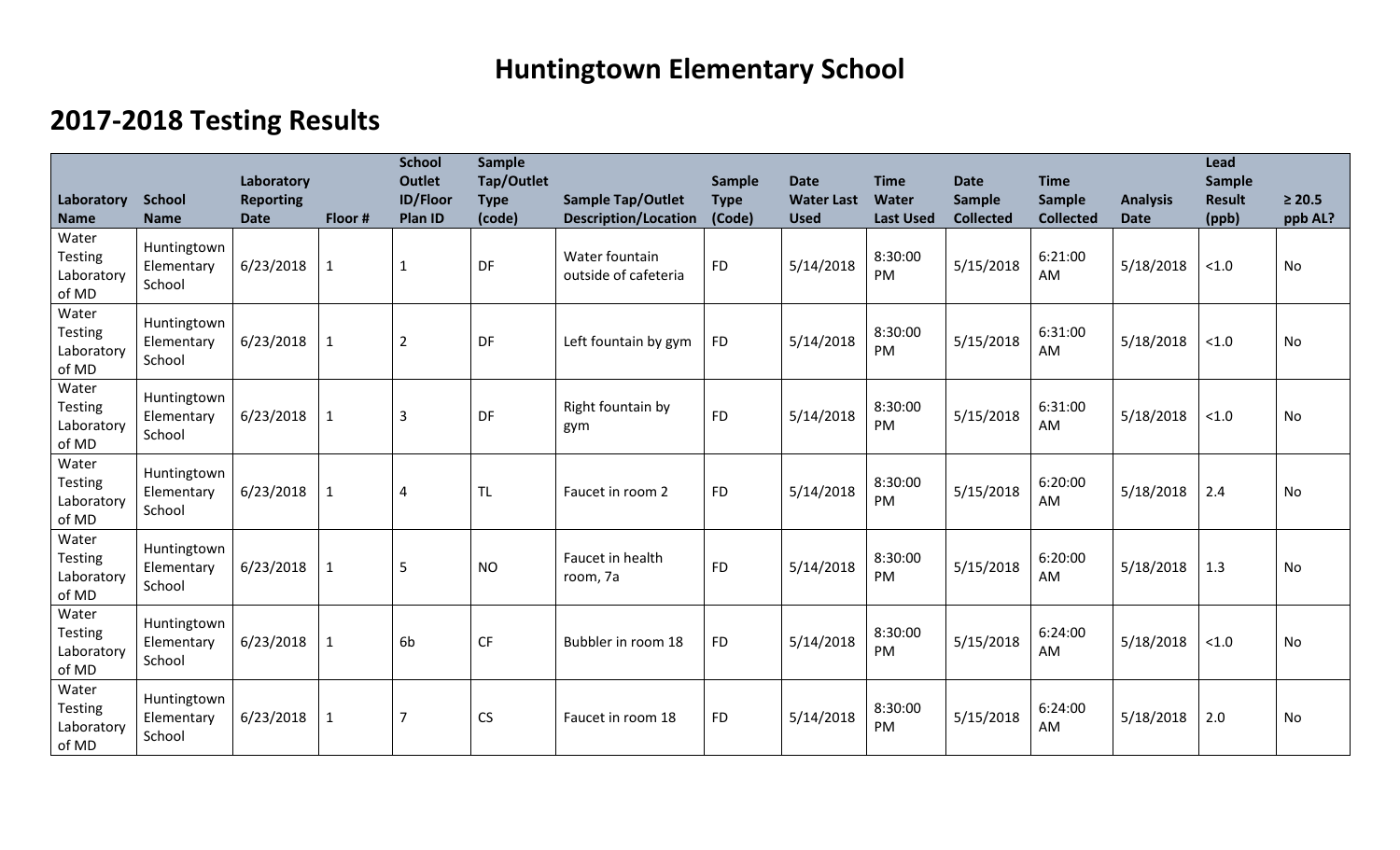| Water<br><b>Testing</b><br>Laboratory<br>of MD | Huntingtown<br>Elementary<br>School | 6/23/2018 | $\mathbf{1}$   | 8b               | CF        | <b>Bubbler outside</b><br>room 21 | <b>FD</b> | 5/14/2018 | 8:30:00<br>PM | 5/15/2018 | 6:24:00<br>AM | 5/18/2018 | < 1.0  | <b>No</b> |
|------------------------------------------------|-------------------------------------|-----------|----------------|------------------|-----------|-----------------------------------|-----------|-----------|---------------|-----------|---------------|-----------|--------|-----------|
| Water<br><b>Testing</b><br>Laboratory<br>of MD | Huntingtown<br>Elementary<br>School | 6/23/2018 | $\mathbf{1}$   | $\boldsymbol{9}$ | CS        | Faucet outside room<br>21         | <b>FD</b> | 5/14/2018 | 8:30:00<br>PM | 5/15/2018 | 6:25:00<br>AM | 5/18/2018 | < 1.0  | <b>No</b> |
| Water<br>Testing<br>Laboratory<br>of MD        | Huntingtown<br>Elementary<br>School | 6/23/2018 | $\mathbf{1}$   | 10               | CR        | Left faucet outside<br>room 24    | <b>FD</b> | 5/14/2018 | 8:30:00<br>PM | 5/15/2018 | 6:26:00<br>AM | 5/18/2018 | < 1.0  | No        |
| Water<br><b>Testing</b><br>Laboratory<br>of MD | Huntingtown<br>Elementary<br>School | 6/23/2018 | $\mathbf{1}$   | 11 <sub>b</sub>  | CF        | <b>Bubbler outside</b><br>room 24 | <b>FD</b> | 5/14/2018 | 8:30:00<br>PM | 5/15/2018 | 6:26:00<br>AM | 5/18/2018 | < 1.0  | No        |
| Water<br><b>Testing</b><br>Laboratory<br>of MD | Huntingtown<br>Elementary<br>School | 6/23/2018 | $\mathbf{1}$   | 12               | CS        | Middle faucet<br>outside room 24  | <b>FD</b> | 5/14/2018 | 8:30:00<br>PM | 5/15/2018 | 6:26:00<br>AM | 5/18/2018 | < 1.0  | No        |
| Water<br><b>Testing</b><br>Laboratory<br>of MD | Huntingtown<br>Elementary<br>School | 6/23/2018 | $\overline{2}$ | 13               | <b>CR</b> | Right faucet outside<br>room 24   | <b>FD</b> | 5/14/2018 | 8:30:00<br>PM | 5/15/2018 | 6:27:00<br>AM | 5/18/2018 | < 1.0  | No        |
| Water<br><b>Testing</b><br>Laboratory<br>of MD | Huntingtown<br>Elementary<br>School | 6/23/2018 | $\overline{2}$ | 14 <sub>b</sub>  | <b>CF</b> | Bubbler in room 27                | <b>FD</b> | 5/14/2018 | 8:30:00<br>PM | 5/15/2018 | 6:29:00<br>AM | 5/18/2018 | $<1.0$ | No        |
| Water<br><b>Testing</b><br>Laboratory<br>of MD | Huntingtown<br>Elementary<br>School | 6/23/2018 | $\mathbf{1}$   | 15               | CS        | Faucet in room 27                 | <b>FD</b> | 5/14/2018 | 8:30:00<br>PM | 5/15/2018 | 6:29:00<br>AM | 5/18/2018 | 1.0    | <b>No</b> |
| Water<br>Testing<br>Laboratory<br>of MD        | Huntingtown<br>Elementary<br>School | 6/23/2018 | $\mathbf{1}$   | 16 <sub>b</sub>  | CF        | Bubbler in room 29                | <b>FD</b> | 5/14/2018 | 8:30:00<br>PM | 5/15/2018 | 6:31:00<br>AM | 5/18/2018 | $<1.0$ | No        |
| Water<br><b>Testing</b>                        | Huntingtown<br>Elementary<br>School | 6/23/2018 | $\mathbf{1}$   | 17               | CS        | Faucet in room 29                 | <b>FD</b> | 5/14/2018 | 8:30:00<br>PM | 5/15/2018 | 6:31:00<br>AM | 5/18/2018 | $<1.0$ | No        |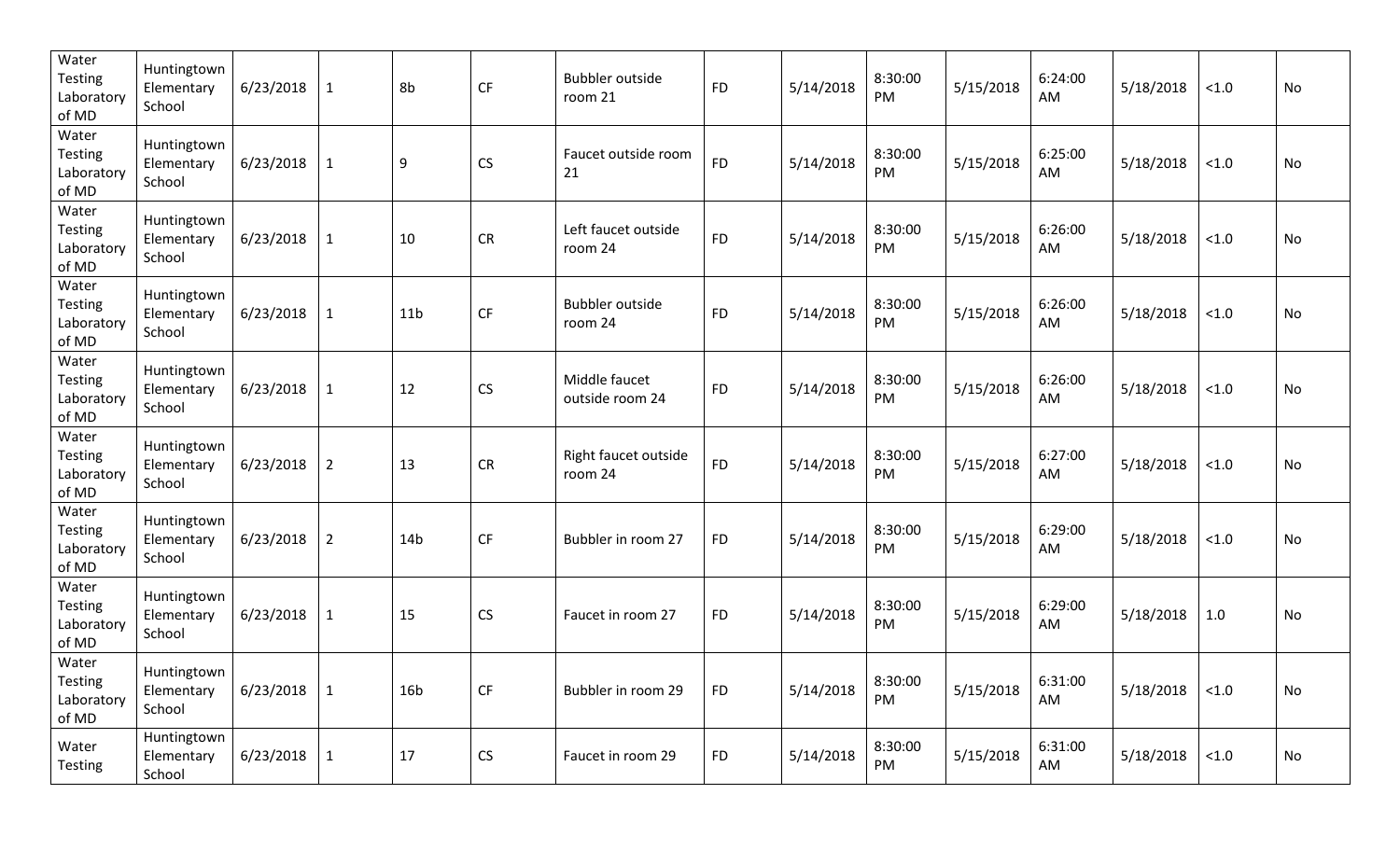| Laboratory<br>of MD                            |                                     |           |              |                 |           |                                   |           |           |                |           |               |           |       |           |
|------------------------------------------------|-------------------------------------|-----------|--------------|-----------------|-----------|-----------------------------------|-----------|-----------|----------------|-----------|---------------|-----------|-------|-----------|
| Water<br>Testing<br>Laboratory<br>of MD        | Huntingtown<br>Elementary<br>School | 6/23/2018 | $\mathbf{1}$ | 18 <sub>b</sub> | CF        | Bubbler in room 36                | <b>FD</b> | 5/14/2018 | 8:30:00<br>PM  | 5/15/2018 | 6:34:00<br>AM | 5/18/2018 | 1.0   | <b>No</b> |
| Water<br><b>Testing</b><br>Laboratory<br>of MD | Huntingtown<br>Elementary<br>School | 6/23/2018 | $\mathbf{1}$ | 19              | <b>CS</b> | Faucet in room 36                 | <b>FD</b> | 5/14/2018 | 8:30:00<br>PM. | 5/15/2018 | 6:34:00<br>AM | 5/18/2018 | 2.10  | <b>No</b> |
| Water<br>Testing<br>Laboratory<br>of MD        | Huntingtown<br>Elementary<br>School | 6/23/2018 | $\mathbf{1}$ | 20 <sub>b</sub> | CF        | <b>Bubbler outside</b><br>room 30 | <b>FD</b> | 5/14/2018 | 8:30:00<br>PM  | 5/15/2018 | 6:36:00<br>AM | 5/18/2018 | < 1.0 | <b>No</b> |
| Water<br>Testing<br>Laboratory<br>of MD        | Huntingtown<br>Elementary<br>School | 6/23/2018 | $\mathbf{1}$ | 21              | CS        | Faucet outside room<br>30         | <b>FD</b> | 5/14/2018 | 8:30:00<br>PM  | 5/15/2018 | 6:36:00<br>AM | 5/18/2018 | 1.2   | No        |
| Water<br><b>Testing</b><br>Laboratory<br>of MD | Huntingtown<br>Elementary<br>School | 6/23/2018 | $\mathbf{1}$ | 22              | CR        | Left faucet outside<br>room 33    | <b>FD</b> | 5/14/2018 | 8:30:00<br>PM  | 5/15/2018 | 6:37:00<br>AM | 5/18/2018 | < 1.0 | No        |
| Water<br>Testing<br>Laboratory<br>of MD        | Huntingtown<br>Elementary<br>School | 6/23/2018 | $\mathbf{1}$ | 23 <sub>b</sub> | CF        | <b>Bubbler outside</b><br>room 33 | <b>FD</b> | 5/14/2018 | 8:30:00<br>PM  | 5/15/2018 | 6:37:00<br>AM | 5/18/2018 | < 1.0 | <b>No</b> |
| Water<br>Testing<br>Laboratory<br>of MD        | Huntingtown<br>Elementary<br>School | 6/23/2018 | $\mathbf{1}$ | 24              | CS        | Middle faucet<br>outside room 33  | <b>FD</b> | 5/14/2018 | 8:30:00<br>PM  | 5/15/2018 | 6:37:00<br>AM | 5/18/2018 | 1.6   | <b>No</b> |
| Water<br>Testing<br>Laboratory<br>of MD        | Huntingtown<br>Elementary<br>School | 6/23/2018 | $\mathbf{1}$ | 25              | <b>CR</b> | Right faucet outside<br>room 33   | <b>FD</b> | 5/14/2018 | 8:30:00<br>PM  | 5/15/2018 | 6:38:00<br>AM | 5/18/2018 | 1.0   | <b>No</b> |
| Water<br>Testing<br>Laboratory<br>of MD        | Huntingtown<br>Elementary<br>School | 6/23/2018 | $\mathbf{1}$ | 26 <sub>b</sub> | <b>CF</b> | Bubbler in room 83                | <b>FD</b> | 5/14/2018 | 8:30:00<br>PM  | 5/15/2018 | 6:41:00<br>AM | 5/18/2018 | < 1.0 | <b>No</b> |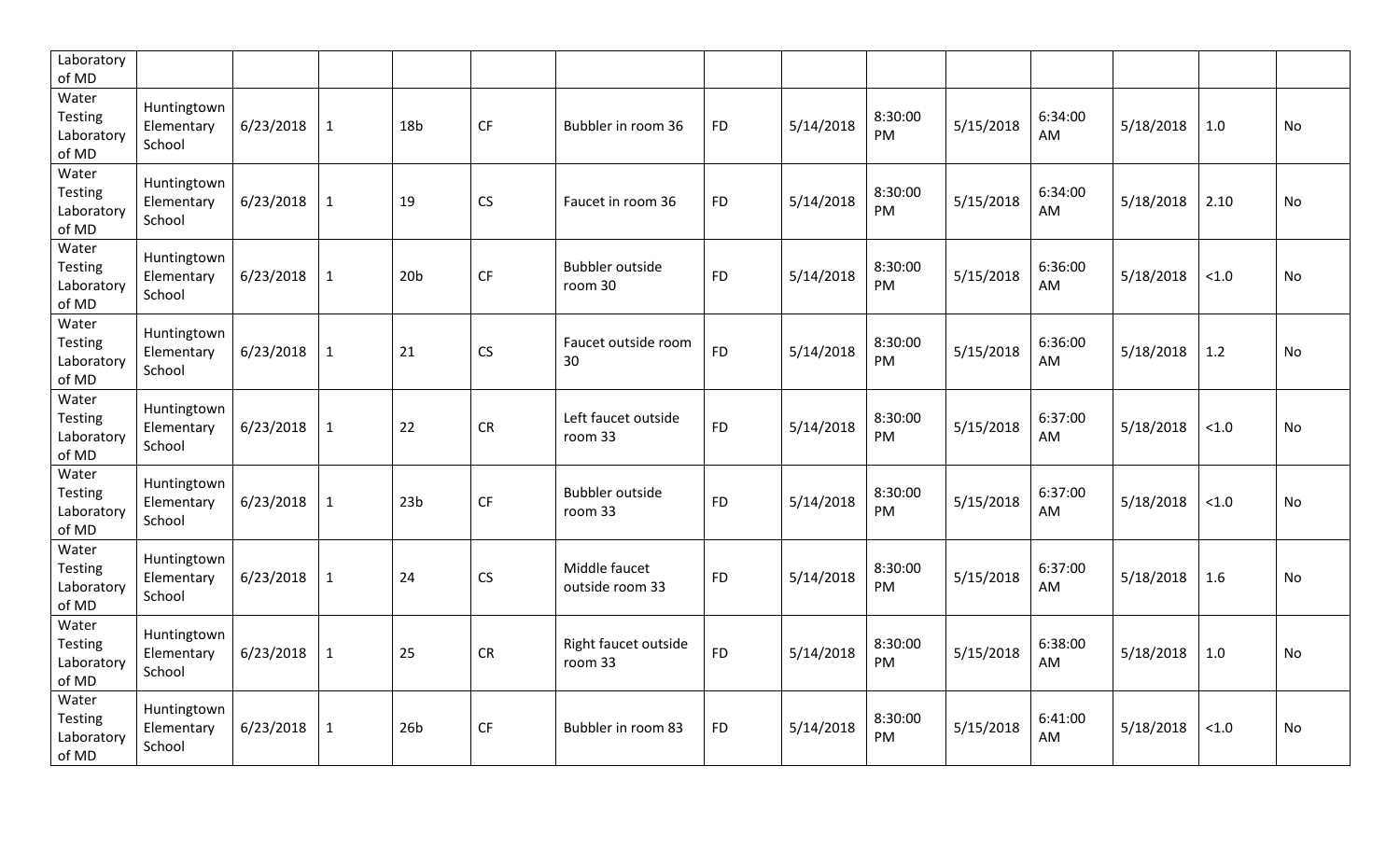| Water<br><b>Testing</b><br>Laboratory<br>of MD | Huntingtown<br>Elementary<br>School | 6/23/2018 | $\mathbf{1}$ | 27              | <b>CS</b>              | Faucet in room 83                 | <b>FD</b> | 5/14/2018 | 8:30:00<br>PM | 5/15/2018 | 6:41:00<br>AM | 5/18/2018 | 3.9    | <b>No</b> |
|------------------------------------------------|-------------------------------------|-----------|--------------|-----------------|------------------------|-----------------------------------|-----------|-----------|---------------|-----------|---------------|-----------|--------|-----------|
| Water<br><b>Testing</b><br>Laboratory<br>of MD | Huntingtown<br>Elementary<br>School | 6/23/2018 | $\mathbf{1}$ | 28              | <b>CR</b>              | Refrigerator faucet in<br>room 83 | <b>FD</b> | 5/14/2018 | 8:30:00<br>PM | 5/15/2018 | 6:41:00<br>AM | 5/18/2018 | 1.8    | <b>No</b> |
| Water<br><b>Testing</b><br>Laboratory<br>of MD | Huntingtown<br>Elementary<br>School | 6/23/2018 | $\mathbf{1}$ | 29              | <b>CR</b>              | Faucet in room 81                 | <b>FD</b> | 5/14/2018 | 8:30:00<br>PM | 5/15/2018 | 6:43:00<br>AM | 5/18/2018 | 1.2    | No        |
| Water<br><b>Testing</b><br>Laboratory<br>of MD | Huntingtown<br>Elementary<br>School | 6/23/2018 | $\mathbf{1}$ | 30 <sub>b</sub> | CF                     | Bubbler in room 74                | <b>FD</b> | 5/14/2018 | 8:30:00<br>PM | 5/15/2018 | 6:44:00<br>AM | 5/18/2018 | < 1.0  | No        |
| Water<br><b>Testing</b><br>Laboratory<br>of MD | Huntingtown<br>Elementary<br>School | 6/23/2018 | $\mathbf{1}$ | 31              | CS                     | Faucet in room 74                 | <b>FD</b> | 5/14/2018 | 8:30:00<br>PM | 5/15/2018 | 6:44:00<br>AM | 5/18/2018 | < 1.0  | No        |
| Water<br><b>Testing</b><br>Laboratory<br>of MD | Huntingtown<br>Elementary<br>School | 6/23/2018 | $\mathbf{1}$ | 32 <sub>b</sub> | <b>CF</b>              | Bubbler in room 79                | <b>FD</b> | 5/14/2018 | 8:30:00<br>PM | 5/15/2018 | 6:45:00<br>AM | 5/18/2018 | 3.1    | No        |
| Water<br><b>Testing</b><br>Laboratory<br>of MD | Huntingtown<br>Elementary<br>School | 6/23/2018 | $\mathbf{1}$ | 33              | CS                     | Faucet in room 79                 | <b>FD</b> | 5/14/2018 | 8:30:00<br>PM | 5/15/2018 | 6:45:00<br>AM | 5/18/2018 | $<1.0$ | No        |
| Water<br><b>Testing</b><br>Laboratory<br>of MD | Huntingtown<br>Elementary<br>School | 6/23/2018 | $\mathbf{1}$ | 34b             | CF                     | Bubbler in room 78                | <b>FD</b> | 5/14/2018 | 8:30:00<br>PM | 5/15/2018 | 6:18:00<br>AM | 5/18/2018 | < 1.0  | No        |
| Water<br>Testing<br>Laboratory<br>of MD        | Huntingtown<br>Elementary<br>School | 6/23/2018 | $\mathbf{1}$ | 35              | CS                     | Faucet in room 78                 | <b>FD</b> | 5/14/2018 | 8:30:00<br>PM | 5/15/2018 | 6:18:00<br>AM | 5/18/2018 | $<1.0$ | No        |
| Water<br><b>Testing</b>                        | Huntingtown<br>Elementary<br>School | 6/23/2018 | $\mathbf{1}$ | 36b             | $\mathsf{C}\mathsf{F}$ | Bubbler in room 77                | <b>FD</b> | 5/14/2018 | 8:30:00<br>PM | 5/15/2018 | 6:20:00<br>AM | 5/18/2018 | $<1.0$ | No        |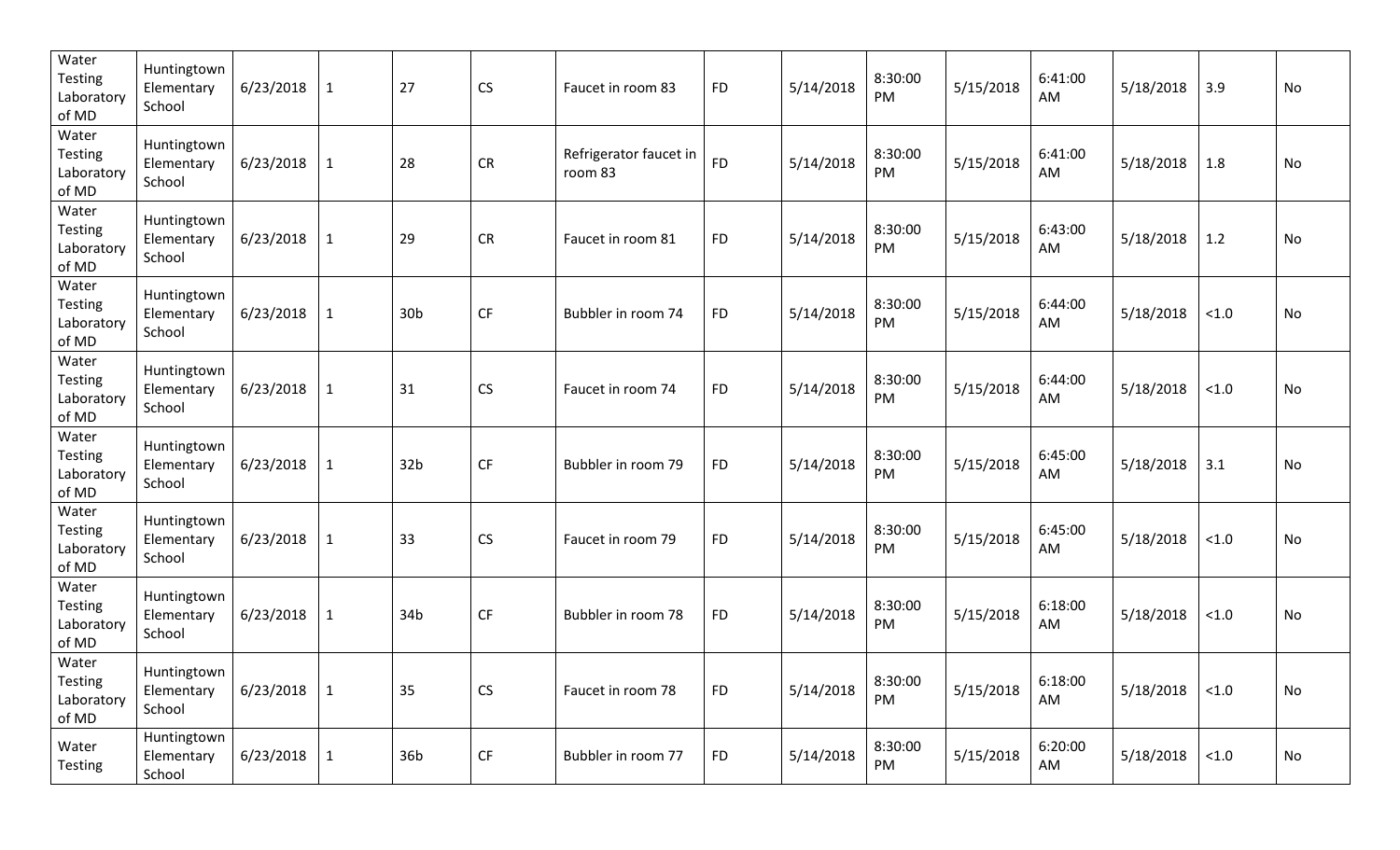| Laboratory<br>of MD                            |                                     |           |                |                 |           |                    |           |           |                |           |               |           |       |           |
|------------------------------------------------|-------------------------------------|-----------|----------------|-----------------|-----------|--------------------|-----------|-----------|----------------|-----------|---------------|-----------|-------|-----------|
| Water<br>Testing<br>Laboratory<br>of MD        | Huntingtown<br>Elementary<br>School | 6/23/2018 | $\mathbf{1}$   | 37              | <b>CS</b> | Faucet in room 77  | <b>FD</b> | 5/14/2018 | 8:30:00<br>PM  | 5/15/2018 | 6:20:00<br>AM | 5/18/2018 | < 1.0 | <b>No</b> |
| Water<br><b>Testing</b><br>Laboratory<br>of MD | Huntingtown<br>Elementary<br>School | 6/23/2018 | $\mathbf{1}$   | 38b             | <b>CF</b> | Bubbler in room 76 | <b>FD</b> | 5/14/2018 | 8:30:00<br>PM. | 5/15/2018 | 6:21:00<br>AM | 5/18/2018 | < 1.0 | <b>No</b> |
| Water<br>Testing<br>Laboratory<br>of MD        | Huntingtown<br>Elementary<br>School | 6/23/2018 | $\mathbf{1}$   | 39              | CS        | Faucet in room 76  | <b>FD</b> | 5/14/2018 | 8:30:00<br>PM  | 5/15/2018 | 6:21:00<br>AM | 5/18/2018 | < 1.0 | No        |
| Water<br>Testing<br>Laboratory<br>of MD        | Huntingtown<br>Elementary<br>School | 6/23/2018 | $\mathbf{1}$   | 40 <sub>b</sub> | CF        | Bubbler in room 63 | <b>FD</b> | 5/14/2018 | 8:30:00<br>PM  | 5/15/2018 | 6:23:00<br>AM | 5/18/2018 | < 1.0 | No        |
| Water<br>Testing<br>Laboratory<br>of MD        | Huntingtown<br>Elementary<br>School | 6/23/2018 | $\mathbf{1}$   | 41              | <b>CS</b> | Faucet in rom 63   | <b>FD</b> | 5/14/2018 | 8:30:00<br>PM  | 5/15/2018 | 6:23:00<br>AM | 5/18/2018 | 1.0   | No        |
| Water<br>Testing<br>Laboratory<br>of MD        | Huntingtown<br>Elementary<br>School | 6/23/2018 | $\mathbf{1}$   | 42 <sub>b</sub> | <b>CF</b> | Bubbler in room 62 | <b>FD</b> | 5/14/2018 | 8:30:00<br>PM  | 5/15/2018 | 6:24:00<br>AM | 5/18/2018 | < 1.0 | <b>No</b> |
| Water<br>Testing<br>Laboratory<br>of MD        | Huntingtown<br>Elementary<br>School | 6/23/2018 | $\mathbf{1}$   | 43              | CS        | Faucet in room 62  | <b>FD</b> | 5/14/2018 | 8:30:00<br>PM  | 5/15/2018 | 6:24:00<br>AM | 5/18/2018 | < 1.0 | <b>No</b> |
| Water<br>Testing<br>Laboratory<br>of MD        | Huntingtown<br>Elementary<br>School | 6/23/2018 | $\overline{2}$ | 44b             | <b>CF</b> | Bubbler in room 61 | <b>FD</b> | 5/14/2018 | 8:30:00<br>PM  | 5/15/2018 | 6:25:00<br>AM | 5/18/2018 | < 1.0 | <b>No</b> |
| Water<br>Testing<br>Laboratory<br>of MD        | Huntingtown<br>Elementary<br>School | 6/23/2018 | $\overline{2}$ | 45              | CS        | Faucet in room 61  | <b>FD</b> | 5/14/2018 | 8:30:00<br>PM  | 5/15/2018 | 6:25:00<br>AM | 5/18/2018 | < 1.0 | <b>No</b> |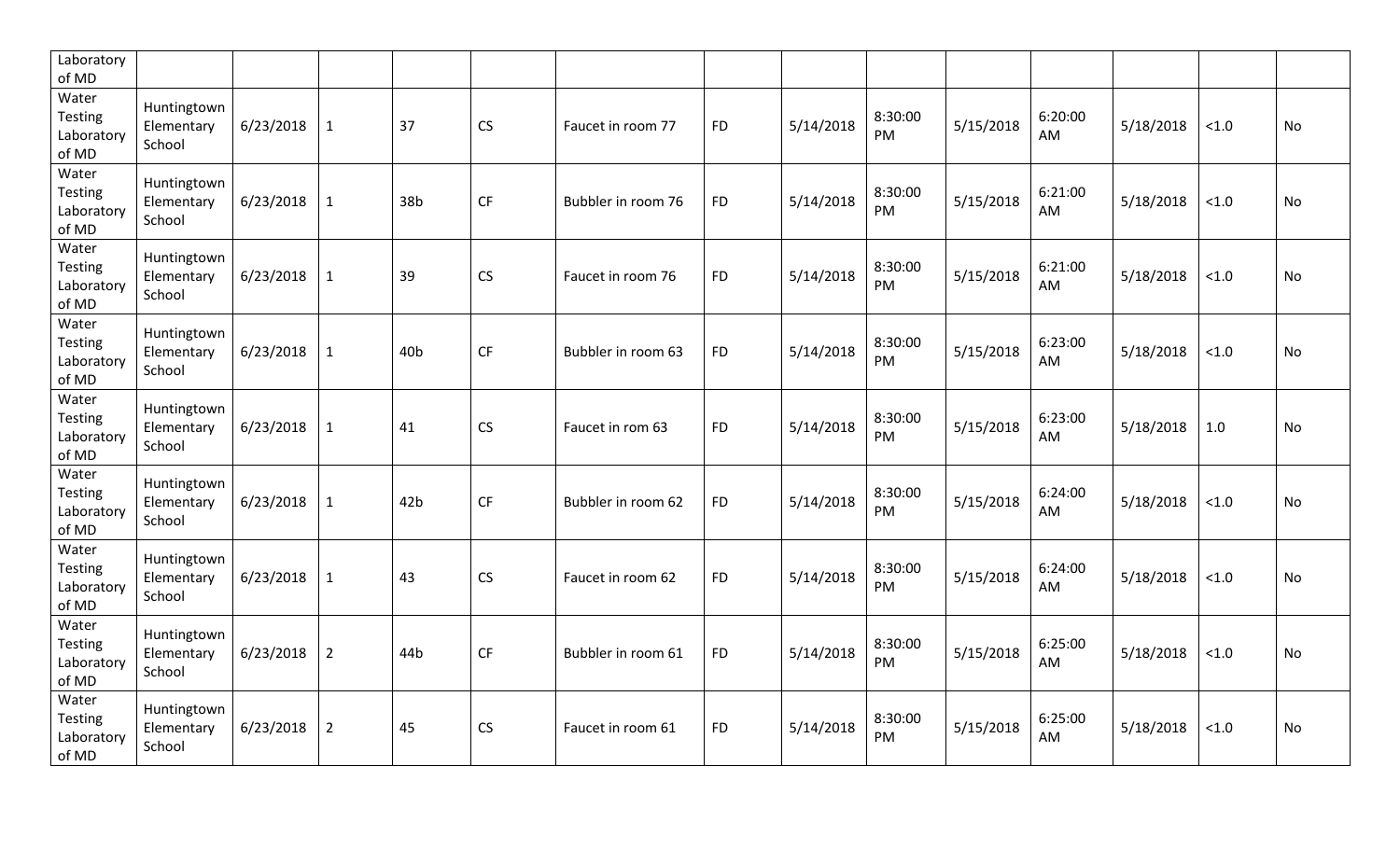| Water<br><b>Testing</b><br>Laboratory<br>of MD | Huntingtown<br>Elementary<br>School | 6/23/2018 | $\overline{2}$ | 46b             | CF        | Bubbler in room 95 | <b>FD</b> | 5/14/2018 | 8:30:00<br>PM | 5/15/2018 | 6:27:00<br>AM | 5/18/2018 | < 1.0  | No |
|------------------------------------------------|-------------------------------------|-----------|----------------|-----------------|-----------|--------------------|-----------|-----------|---------------|-----------|---------------|-----------|--------|----|
| Water<br><b>Testing</b><br>Laboratory<br>of MD | Huntingtown<br>Elementary<br>School | 6/23/2018 | $\overline{2}$ | 47              | CS        | Faucet in room 95  | <b>FD</b> | 5/14/2018 | 8:30:00<br>PM | 5/15/2018 | 6:27:00<br>AM | 5/18/2018 | < 1.0  | No |
| Water<br><b>Testing</b><br>Laboratory<br>of MD | Huntingtown<br>Elementary<br>School | 6/23/2018 | $\overline{2}$ | 48b             | CF        | Bubbler in room 94 | <b>FD</b> | 5/14/2018 | 8:30:00<br>PM | 5/18/2018 | 6:28:00<br>AM | 5/18/2018 | < 1.0  | No |
| Water<br><b>Testing</b><br>Laboratory<br>of MD | Huntingtown<br>Elementary<br>School | 6/23/2018 | $\overline{2}$ | 49              | CS        | Faucet in room 94  | <b>FD</b> | 5/14/2018 | 8:30:00<br>PM | 5/18/2018 | 6:28:00<br>AM | 5/18/2018 | < 1.0  | No |
| Water<br><b>Testing</b><br>Laboratory<br>of MD | Huntingtown<br>Elementary<br>School | 6/23/2018 | $\mathbf{1}$   | 50 <sub>b</sub> | <b>CF</b> | Bubbler in room 65 | <b>FD</b> | 5/14/2018 | 8:30:00<br>PM | 5/18/2018 | 6:30:00<br>AM | 5/18/2018 | $<1.0$ | No |
| Water<br><b>Testing</b><br>Laboratory<br>of MD | Huntingtown<br>Elementary<br>School | 6/23/2018 | $\mathbf{1}$   | 51              | CS        | Faucet in room 65  | <b>FD</b> | 5/14/2018 | 8:30:00<br>PM | 5/18/2018 | 6:30:00<br>AM | 5/18/2018 | 1.0    | No |
| Water<br><b>Testing</b><br>Laboratory<br>of MD | Huntingtown<br>Elementary<br>School | 6/23/2018 | $\mathbf{1}$   | 52 <sub>b</sub> | CF        | Bubbler in room 59 | <b>FD</b> | 5/14/2018 | 8:30:00<br>PM | 5/18/2018 | 6:36:00<br>AM | 5/18/2018 | 6.2    | No |
| Water<br><b>Testing</b><br>Laboratory<br>of MD | Huntingtown<br>Elementary<br>School | 6/23/2018 | $\mathbf{1}$   | 53              | <b>CS</b> | Faucet in room 59  | <b>FD</b> | 5/14/2018 | 8:30:00<br>PM | 5/18/2018 | 6:32:00<br>AM | 5/18/2018 | 1.1    | No |
| Water<br>Testing<br>Laboratory<br>of MD        | Huntingtown<br>Elementary<br>School | 6/23/2018 | $\mathbf{1}$   | 54b             | CF        | Bubbler in room 69 | <b>FD</b> | 5/14/2018 | 8:30:00<br>PM | 5/18/2018 | 6:32:00<br>AM | 5/18/2018 | 1.0    | No |
| Water<br><b>Testing</b>                        | Huntingtown<br>Elementary<br>School | 6/23/2018 | $\mathbf{1}$   | 55              | CS        | Faucet in room 69  | <b>FD</b> | 5/14/2018 | 8:30:00<br>PM | 5/18/2018 | 6:32:00<br>AM | 5/18/2018 | 1.2    | No |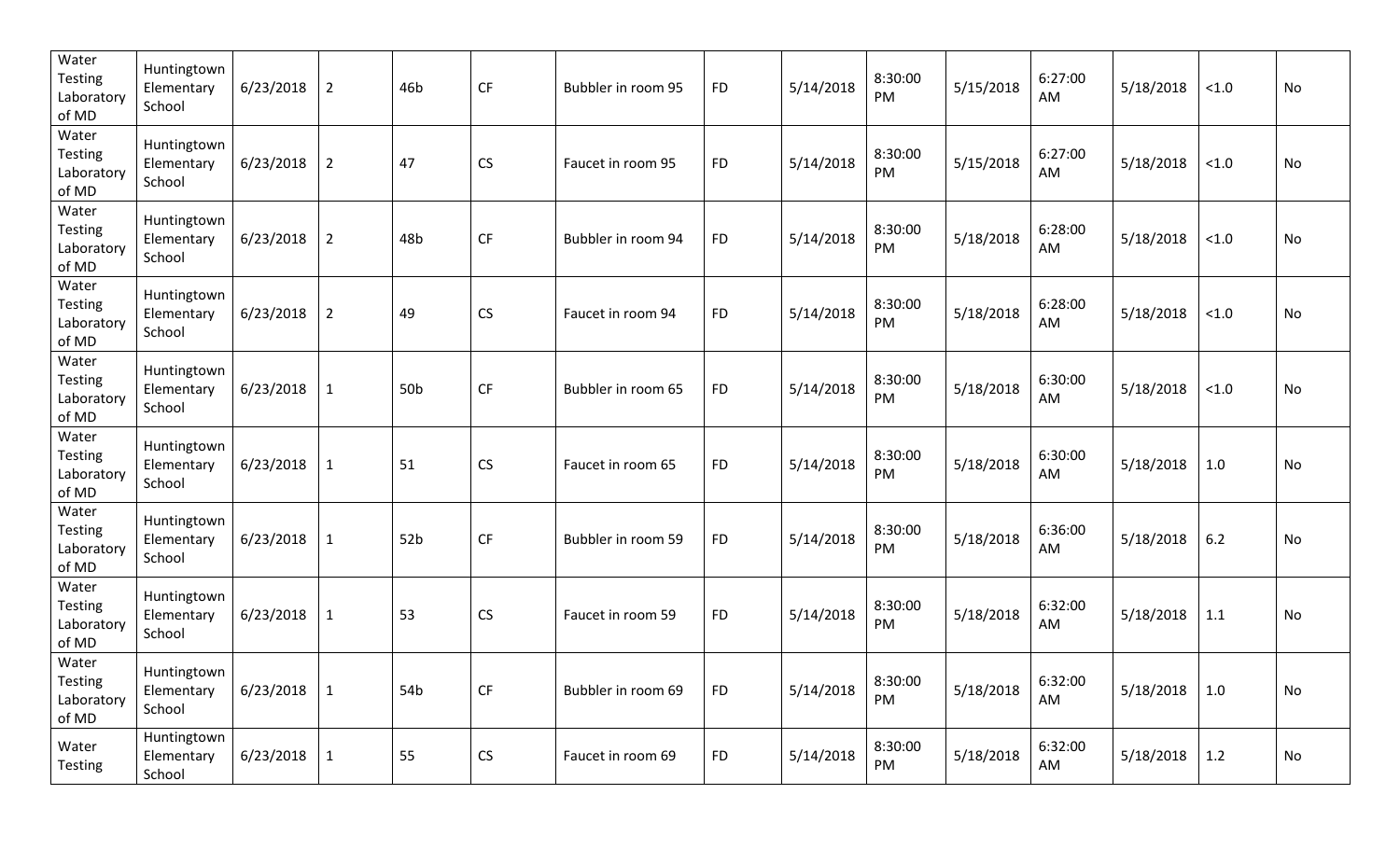| Laboratory<br>of MD                            |                                     |           |                |     |           |                                   |           |           |                |           |               |           |       |           |
|------------------------------------------------|-------------------------------------|-----------|----------------|-----|-----------|-----------------------------------|-----------|-----------|----------------|-----------|---------------|-----------|-------|-----------|
| Water<br>Testing<br>Laboratory<br>of MD        | Huntingtown<br>Elementary<br>School | 6/23/2018 | $\mathbf{1}$   | 56  | <b>TL</b> | Faucet in room 70                 | <b>FD</b> | 5/14/2018 | 8:30:00<br>PM  | 5/18/2018 | 6:33:00<br>AM | 5/18/2018 | 1.3   | <b>No</b> |
| Water<br><b>Testing</b><br>Laboratory<br>of MD | Huntingtown<br>Elementary<br>School | 6/23/2018 | $\mathbf{1}$   | 57  | CS        | Faucet in room 71                 | <b>FD</b> | 5/14/2018 | 8:30:00<br>PM. | 5/18/2018 | 6:34:00<br>AM | 5/18/2018 | < 1.0 | <b>No</b> |
| Water<br>Testing<br>Laboratory<br>of MD        | Huntingtown<br>Elementary<br>School | 6/23/2018 | $\mathbf{1}$   | 58b | <b>CF</b> | Bubbler in room 71                | <b>FD</b> | 5/14/2018 | 8:30:00<br>PM  | 5/18/2018 | 6:34:00<br>AM | 5/18/2018 | 3.1   | No        |
| Water<br>Testing<br>Laboratory<br>of MD        | Huntingtown<br>Elementary<br>School | 6/23/2018 | $\mathbf{1}$   | 59  | CR        | Refrigerator faucet in<br>room 71 | <b>FD</b> | 5/14/2018 | 8:30:00<br>PM  | 5/18/2018 | 6:34:00<br>AM | 5/18/2018 | < 1.0 | <b>No</b> |
| Water<br><b>Testing</b><br>Laboratory<br>of MD | Huntingtown<br>Elementary<br>School | 6/23/2018 | $\mathbf{1}$   | 60  | <b>CR</b> | Faucet in room 16                 | <b>FD</b> | 5/14/2018 | 8:30:00<br>PM  | 5/18/2018 | 6:37:00<br>AM | 5/18/2018 | 1.0   | No        |
| Water<br>Testing<br>Laboratory<br>of MD        | Huntingtown<br>Elementary<br>School | 6/23/2018 | $\mathbf{1}$   | 61  | <b>TL</b> | Faucet in room 48                 | <b>FD</b> | 5/14/2018 | 8:30:00<br>PM  | 5/18/2018 | 6:16:00<br>AM | 5/18/2018 | < 1.0 | <b>No</b> |
| Water<br>Testing<br>Laboratory<br>of MD        | Huntingtown<br>Elementary<br>School | 6/23/2018 | $\overline{2}$ | 62  | <b>KS</b> | Left faucet in kitchen            | <b>FD</b> | 5/14/2018 | 8:30:00<br>PM  | 5/18/2018 | 6:15:00<br>AM | 5/18/2018 | 1.2   | <b>No</b> |
| Water<br>Testing<br>Laboratory<br>of MD        | Huntingtown<br>Elementary<br>School | 6/23/2018 | $\overline{2}$ | 63  | <b>KS</b> | Right faucet in<br>kitchen        | <b>FD</b> | 5/14/2018 | 8:30:00<br>PM  | 5/18/2018 | 6:15:00<br>AM | 5/18/2018 | 1.1   | <b>No</b> |
| Water<br>Testing<br>Laboratory<br>of MD        | Huntingtown<br>Elementary<br>School | 6/23/2018 | $\mathbf{1}$   | 64  | DF        | Water fountain<br>outside of gym  | <b>FD</b> | 5/14/2018 | 8:30:00<br>PM  | 5/18/2018 | 6:54:00<br>AM | 5/18/2018 | < 1.0 | <b>No</b> |